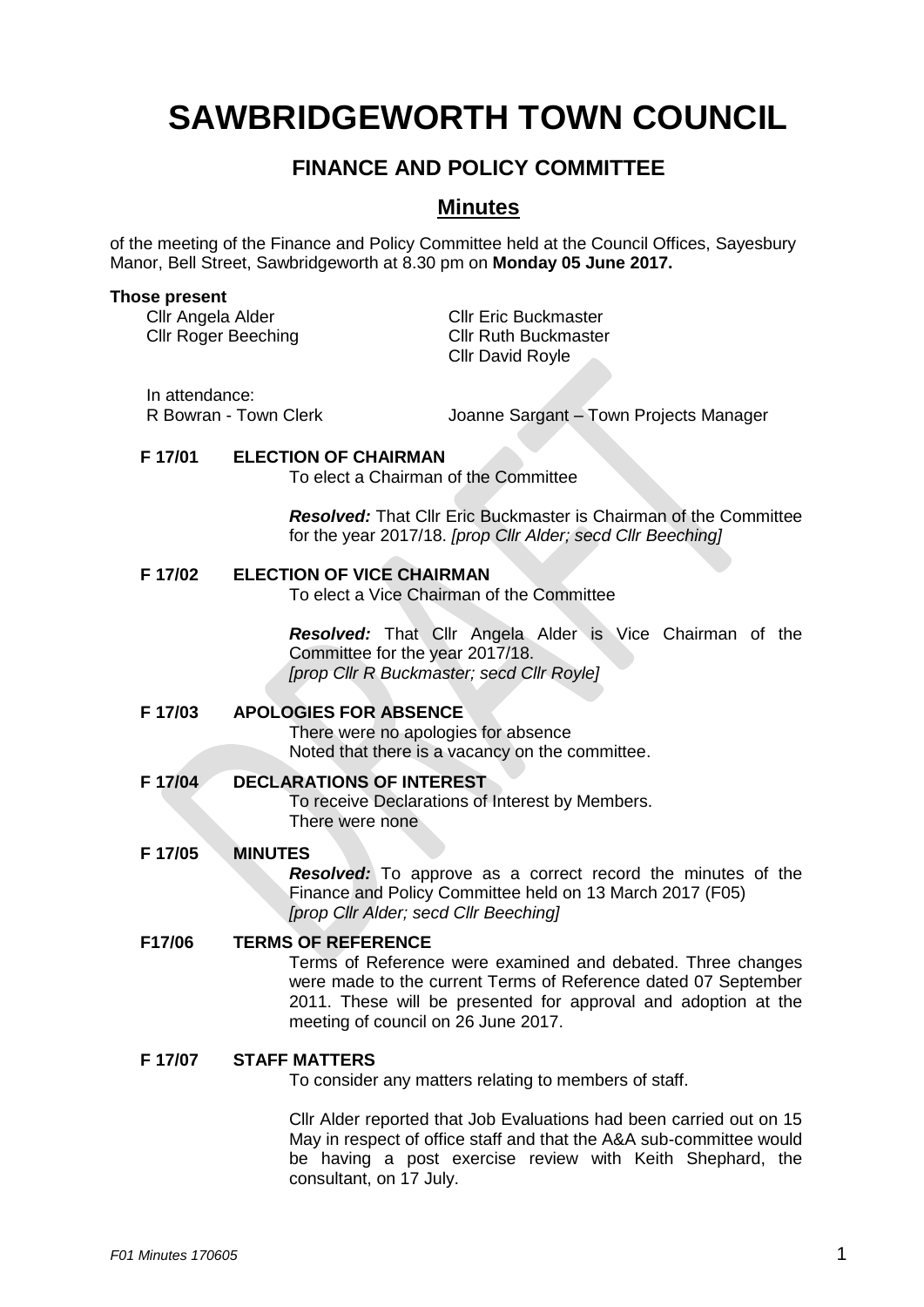Clerk reported that five candidates for the post of part time receptionist had been interviewed on 30 May by Cllr Alder and the Clerk. No appointment was made and the committee agreed with the proposal that the situation be re-visited in the autumn.

#### **F 17/08 FINANCE MATTERS**

To consider any matters relating to the finances and year end arrangements of the Council

- Clerk advised members of the visit of the Internal Auditor on 01 June 2017. There were 32 tests of procedure carried out, 26 of which were satisfactory. The auditor had signed off the internal audit report and had made the following comments for attention:
	- o In respect of the mayor's charity, because income exceeds £5,000 this needs to be established as a Registered Charity. *Clerk to investigate and action.*
	- o VAT has not been reclaimed on some items of petty cash expenditure. *Clerk to install a system to cater for variable VAT rates to enable this to happen.*
	- o Itemised variance analysis should be prepared each quarter to record the detail of the Budget v Actual review. *Clerk to conform to this recommendation.*
	- o Members should sign off the restoration of the Imprest account. *Clerk to ensure this specifically done each month.*
	- o Asset register should be reviewed at year end and any addition/deletions documented as memorandum note. *Clerk to ensure this is adopted as a routine*.
	- Credit card purchases at year end should be accrued. *Clerk to add this to the year-end routine.*
- To advise members of the Annual Return for 2016/17 and to make a recommendation for adoption by full council
	- o *Recommended:* That the Annual Return be adopted by Council *[prop Cllr Alder; secd Cllr Beeching]*

#### **F 17/09 POLICY MATTERS**

To consider any matters relating to Policy for the future development of Town Council services to the community.

> *Resolved:* That the Clerk be authorised to sign a three year lease agreement at a cost of £5,004 per annum with Oakridge Nurseries for the use of a storage barn to replace the former storage facility at Bakers Farm. *[prop Cllr Beeching; Secd Cllr Alder]*

#### **F 17/10 COMMUNICATIONS MATTERS**

To consider any matters including a policy relating to council communications

Members discussed the current communications protocol (Constitution Document 6.2 dated October 2016). A number of changes were suggested and will be reviewed at the next meeting of the committee on 11 September 2017 and thence with a recommendation for adoption by council.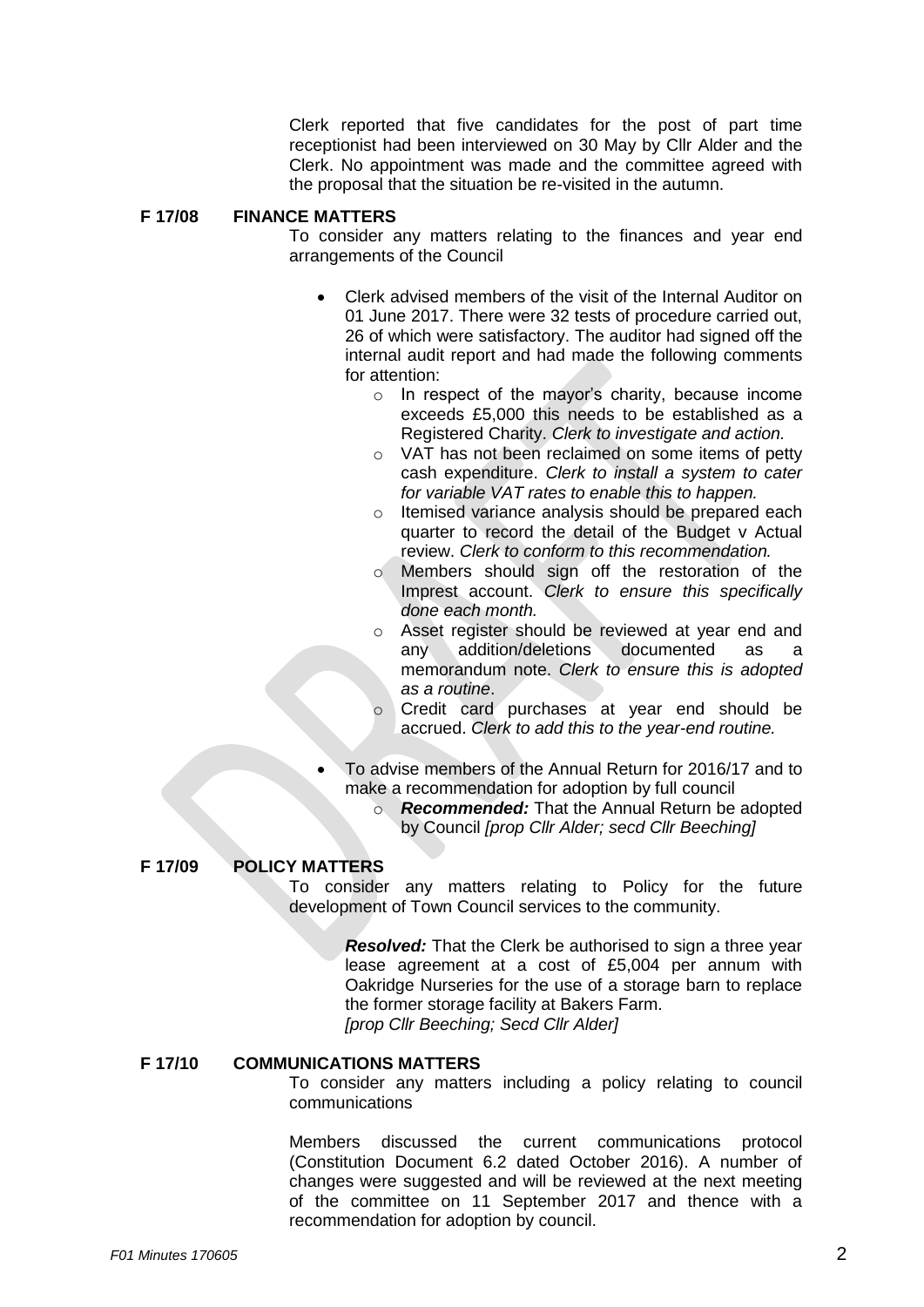F01 Minutes 170605